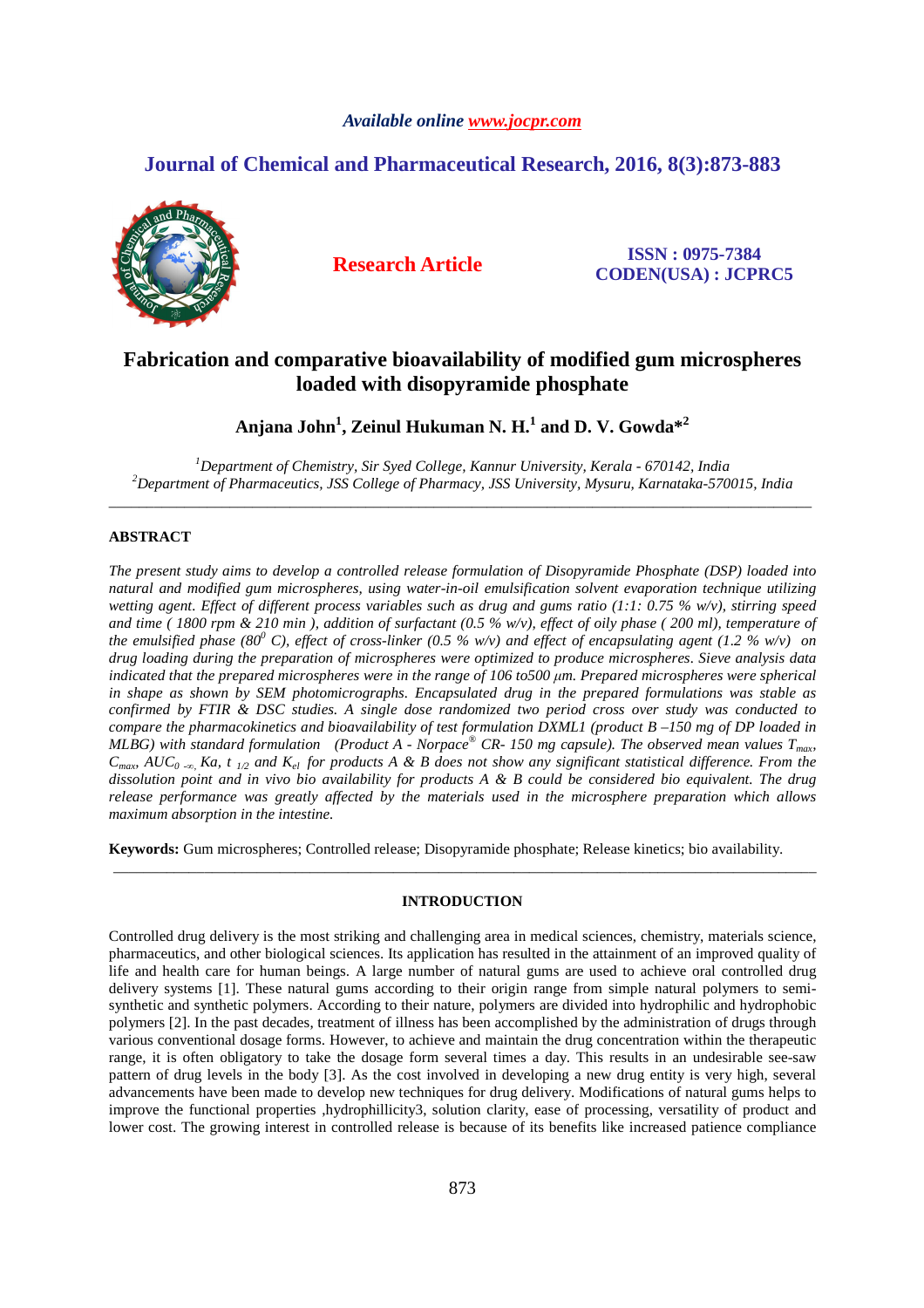due to reduced frequency of administration and reduction in undesirable side effects. Microencapsulation of drugs in natural and modified gums enable controlled drug delivery [4].

\_\_\_\_\_\_\_\_\_\_\_\_\_\_\_\_\_\_\_\_\_\_\_\_\_\_\_\_\_\_\_\_\_\_\_\_\_\_\_\_\_\_\_\_\_\_\_\_\_\_\_\_\_\_\_\_\_\_\_\_\_\_\_\_\_\_\_\_\_\_\_\_\_\_\_\_\_\_

In the present study natural gums guar gum (GG), locust bean gum (LBG) and its modified forms, i.e. modified guar gum (MGG) and modified locust bean gum (MLBG) having good pharmaceutical and biological properties were used. These gums possess hydroxyl groups that are available for the attachment of biologically active compounds. Modified form of the gums may provide an efficient alternative approach for the oral delivery of hydrophilic macromolecules. These gums are included in the FDA inactive ingredients guide and non parenteral medicines licensed in the UK. They are biodegradable, biocompatible, non immunogenic and non-toxic in nature having selective drug delivery, high carrier capacity, controlled release of drug, low production costs, reproducible properties and good shelf life [5].

Disopyramide phosphate is used to treat documented ventricular arrhythmia [6]. Drug is hydrophilic in nature and due to its short half life controlled release dosage form is advisable than conventional dosage form. Due to its low therapeutic index, the frequency of adverse effects may be dose related. Reported results demonstrated that natural gums are biocompatible, non-immunogenic material used for the entrapment of drug and for controlling drug release in the intestinal tract [7]. The present work is to explore the possibilities of developing the natural and modified gums microspheres loaded with DP for controlled release. On the basis of, micromeritic properties, drug entrapment efficiency and *in vitro* drug release studies, the best formulation was selected for *in vivo* studies, on order to calculate the mean pharmacokinetic parameters and was compared with the commercially available oral formulation Norpace® CR- 150 mg capsule.

# **EXPERIMENTAL SECTION**

# **2.1. Preparation of MGG**

Powdered GG was taken in a porcelain bowl and heated on a sand bath (125  $\rm{^0C}$  for 2 h). It was then sieved through 100 mesh sieve and stored in the airtight container at  $25\,^0C$  [8].

# **2.2. Preparation of MLBG**

Powdered form of LBG was placed in a porcelain bowl and heated on a sand bath (95 <sup>0</sup>C for 2 h). Sieved the powder form of MLBG and stored in airtight containers at  $25\,^0C$  [9].

| <b>Formulations</b>           | Drug            | <b>Xanthan Gum</b>           | Guar<br>Gum | <b>Modified Guar</b><br>Gum | <b>Locust bean Gum</b>                              | <b>Modified Locust bean Gum</b>   |
|-------------------------------|-----------------|------------------------------|-------------|-----------------------------|-----------------------------------------------------|-----------------------------------|
| DXG1                          | 1.0             | 1.0                          | 0.5         |                             |                                                     |                                   |
| DVG2                          | 1.0             | 1.0                          | 0.75        |                             | $\blacksquare$                                      | ۰                                 |
| DXG3                          | 1.0             | 1.0                          | 1.0         |                             |                                                     |                                   |
| DXMG1                         | 1.0             | 1.0                          |             | 0.5                         |                                                     |                                   |
| DXMG2                         | 1.0             | 1.0                          |             | 0.75                        | $\blacksquare$                                      | ۰                                 |
| DXMG3                         | 1.0             | 1.0                          |             | 1.0                         |                                                     |                                   |
| DXL1                          | 1.0             | 1.0                          | ۰           |                             | 0.5                                                 |                                   |
| DXL <sub>2</sub>              | 1.0             | 1.0                          |             |                             | 0.75                                                |                                   |
| DXL3                          | 1.0             | 1.0                          |             |                             | 1.0                                                 |                                   |
| DXML1                         | 1.0             | 1.0                          |             |                             | $\blacksquare$                                      | 0.5                               |
| DXML2                         | 1.0             | 1.0                          |             |                             |                                                     | 0.75                              |
| DXML3<br>$\sim$ $\sim$ $\sim$ | 1.0<br>$\cdots$ | 1.0<br>$-$<br>$-1$<br>$\sim$ | $\sim$      | $\sim$<br>$\sim$<br>$\sim$  | $\sim$ $\sim$ $\sim$ $\sim$<br>$\sim$ $\sim$ $\sim$ | 1.0<br>$\sim$<br>$\sim$<br>$\sim$ |

#### **Table 1: Natural and modified gums microspheres loaded With DP**

*D = Disopyramide phosphate, X = Xanthan Gum, G = Guar Gum, MG = Modified Guar Gum, L = Locust bean Gum, ML = Modified Locust bean Gum* 

# **2.3. Preparation**

Blank (Drug-free) and drug loaded microspheres were prepared by water-in-oil (w/o) emulsification solvent evaporation technique, by using different ratios of drug: natural gum at different ratios (1:1:05, 1:1:0.75, 1:1:1) presented in **Table 1**. Hydrated the gum with 20 ml water for 3 hours to obtain viscous solutions. Powdered drug (1 gm- passed through sieve No. 100) was dispersed in 10 ml of methylene chloride and each aqueous solution of gums. To obtain a clear viscous solution, acidulated the drug-gum dispersion with 0.5 ml of concentrated sulphuric acid. Emulsified the clear viscous solution by transferring 200 ml of paraffin liquid containing 0.5 % span 80 (emulsifier), and stirred (1800 rpm for 210 min heat at  $50^{\circ}$ C). Encapsulating agent (1.2 % w/v dichloromethane) and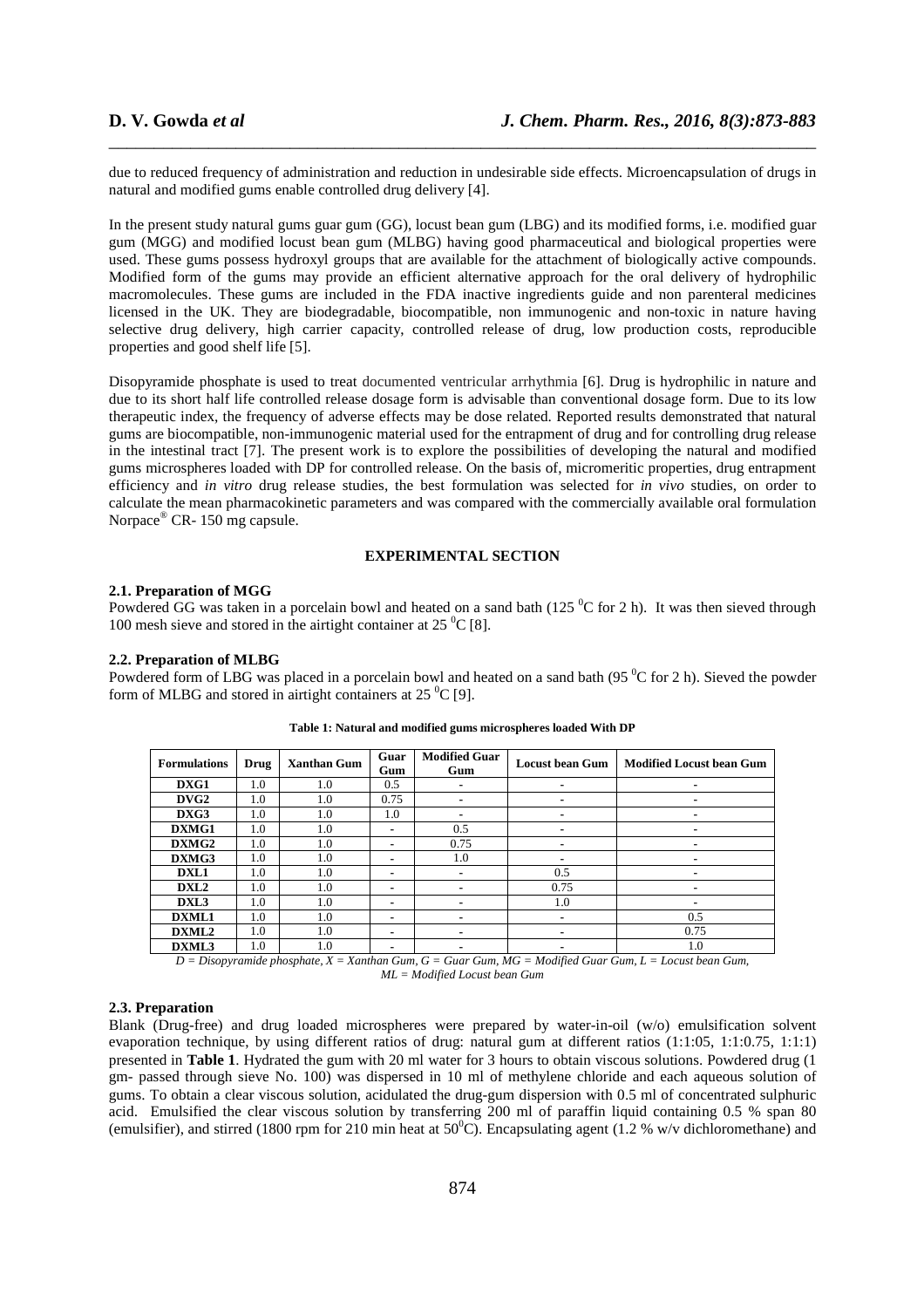crosslinking agent (0.15 % w/v glutaraldehyde) were added to the emulsion by heating at  $50^{\circ}$  C for 2.5 h to completely eliminate the aqueous phase. Decanted the oily phase and washed the microspheres with 100 ml aliquots of n-hexane. Filtered & dried the microspheres in oven at  $80^{\circ}$ C for 2 h, stored in desiccators at room temperature.

\_\_\_\_\_\_\_\_\_\_\_\_\_\_\_\_\_\_\_\_\_\_\_\_\_\_\_\_\_\_\_\_\_\_\_\_\_\_\_\_\_\_\_\_\_\_\_\_\_\_\_\_\_\_\_\_\_\_\_\_\_\_\_\_\_\_\_\_\_\_\_\_\_\_\_\_\_\_

# **2.4. Characterization of XG, GG, MGG, LBG and MLBG**

# **2.4.1. Swelling and water Retention capacity**

Accurately weighed 1.0 gm gum powder (XG,GG, MGG, LBG and MLBG ) was collected in a 100 ml stoppered measuring cylinder, made up to 100 ml mark with distilled water ,shaken gently and set aside for 24 h. The volume occupied by the gum sediment was noted after 24 h [10]. Swelling index (SI) was expressed as a percentage and calculated according to the following equation:

$$
SI = \left(\frac{Xt - X\sigma}{x\sigma}\right) X \cdot 100
$$
 (1)

Where,  $X_0$  is the initial height of the powder in graduated cylinder and  $X_1$ , denotes the height occupied by swollen gum after 24 h.

### **2.4.2. Viscosity measurement**

The viscosity of 1% (w/v) XG, GG, MG, L and ML solutions were measured at 37<sup>0</sup>C using Brookfield, DV-II pro viscometer with spindle 52 (LV2).

# **2.5. Characterisation of microspheres**

# **2.5.1. Size distribution and size analysis**

Size distribution of the microspheres was studied by sieve analysis technique. Drug loaded microspheres (10g) were placed on the top of the series of six standard bronze sieves in the range of 1000-106µm (Test sieves, INDIA), arranged in order of decreasing aperture size. The sieves were mounted on mechanical sieve shaker (C.M equipments, India) and operate for a period of 30 min, which is adequate for complete separation. The separations of the microspheres into various fractions were carried out and the size of microspheres was analysed [11].

#### **2.5.2. Micromeritic properties**

Angle of repose was assessed to know the flowability of microspheres, by a fixed funnel method. Tap density and bulk density of the microspheres was determined using tap density tester (TDT, Electrolab, India). Carr's index was calculated and mean of three determinations were used to calculate the compressibility index from each of the formulation.

# **2.5.3. Scanning electronic microscopic (SEM) study**

SEM photographs were taken using scanning electron microscope model, Joel-LV-5600, USA [12].

#### **2.5.4. Determination of Sphericity**

Photomicrographs of microspheres were taken by Digital camera (Sony, DSC T-4010.Cyber shot, Japan). Images of microspheres were processed by image analysis software Feret diameter (FD), Aspect ratio (AR) two-dimensional shape factor (*e*R) were calculated by the equation,

$$
eR = 2\pi r/P_{m} (b/l)^{2}
$$
 (2)

Where, r is the radius,  $P_m$  the perimeter, 1 the length (longest Feret diameter) and b the width (longest perpendicular diameter to the longest Feret diameter) of the pellet [13].

# **2.5.5. Differential scanning calorimetry (DSC)**

All dynamic DSC studies were carried out on pure drug (DSP) and microspheres with and without drug on Du Pont thermal analyzer with 2010 DSC module. The dynamic scans were taken in nitrogen atmosphere at heating rate of  $10 °C/min$ .

# **2.5.6. Fourier transform infrared radiation measurements (FT-IR)**

FT-IR analysis was carried out for pure drug (DP) and microspheres with and without drug using KBr pellet method on FTIR spectrophotometer type Schimadzu model 8033, USA.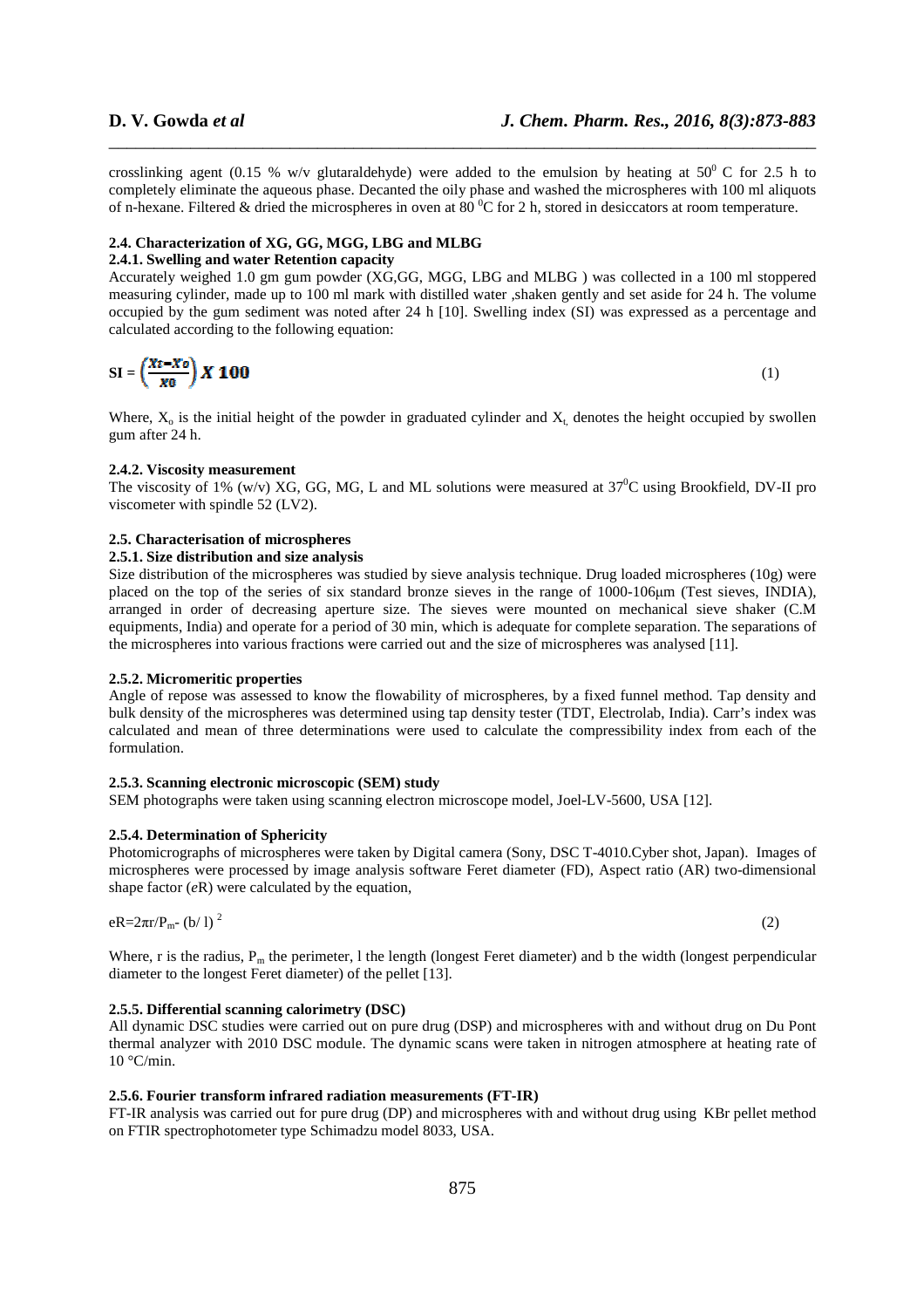# **2.5.7. Estimation of drug loading**

Drug loaded (100mg) microspheres of each batch were selected and powdered in a mortar. Drug was extracted using methylene chloride: methanol (50:50 v/v), filtered and estimated the drug spectrophotometrically at 268 nm [14].

\_\_\_\_\_\_\_\_\_\_\_\_\_\_\_\_\_\_\_\_\_\_\_\_\_\_\_\_\_\_\_\_\_\_\_\_\_\_\_\_\_\_\_\_\_\_\_\_\_\_\_\_\_\_\_\_\_\_\_\_\_\_\_\_\_\_\_\_\_\_\_\_\_\_\_\_\_\_

#### **2.5.8.** *In vitro* **studies**

Automated dissolution tester USP XXI (TDL 08L) type II apparatus was employed in the present studies. The dissolution media was maintained at 37  $^{\circ}$ C  $\pm$  0.5  $^{\circ}$ C and stirred at 100 rpm. Drug release from the formulations were determined by withdrawal of 10 ml of samples using guarded pipette at 30 min interval for the first four hours and one hour interval for the remaining four hours. Samples were estimated after appropriate dilution. Release studies were carried out in triplicate.

# **2.5.9. Drug content**

In brief, DSP (150mg- equivalent weight) was extracted from the respective dosage forms using methylene chloride: methanol (50:50 v/v). Methanolic extract was suitably diluted and DP content was estimated spectrophotometrically at 268 nm. The results are expressed as percentage claim.

# **2.5.10.** *In vivo* **studies**

# **2.5.10.1. Subjects**

Six male healthy albino rabbits were included in this study .Written approval obtained from Animal Ethics Committee, JSS College of Pharmacy, Ootacamund, Tamilnadu, India.

### **2.5.10.2. Study design and doses**

Open, randomized complete cross over study was conducted in which a single 150 mg for **product A** (Norpace® CR- 150 mg controlled release capsule) & **product B** (disopyramide phosphate loaded in gum microspheres – **DXML1**) was administered to fasting, healthy adult males on two different occasions, separated by a wash out period 2 weeks

#### **2.5.10.3. Chromatographic conditions for Disopyramide phosphate**

Serum concentrations of DSP were quantified by a HPLC method [15]. The mobile phase consisted of methanol: acetonitrile: tetrahydrofuran (55:45:5) and the mobile phase was filtered (0.45 µm pore size). The HPLC system was allowed to equilibrate at a flow rate of 1.0 ml/min. The column was heated to 40°C and the wavelength of the detector was set to 265 nm. Para chlorodisopyramide was used as internal standard. The retention time for DSP was 2.96 min and for para chlorodisopyramide (internal standard) was 6.32 min.

#### **2.5.10.4. Procedure**

All the animals were fasted overnight .Water was given ad libitum during fasting and throughout the experimental period. Test products A and B were administered orally. Blood samples (2ml) were collected from marginal vein into heparinised centrifugal tubes at 0 h (pre dose), 1,2,4,6,8,12,24 h post dose. Blood samples were centrifuged at 1500 rpm for 10 min. plasma separated and stored at -20°C prior to analysis.

#### **2.5.10.5. Extraction procedure**

50 µl internal standard, 50µl sodium hydroxide (1 mol/ml) and 1.2 ml of chloroform were added to 10 ml screw capped glass tubes containing 500µl of spiked plasma. The mixtures were vigorously shaken on a rotary shaker for 10 min and centrifuged at 7500 rpm for 3min. Aspirate and discard aqueous phase. The organic phase was transferred to 10 ml conical test tubes and evaporated to dryness at 40°C. The residue was resuspended in 100 µl of mobile phase and 20 µl was injected into to the column. The peak area ratio of the DSP to the internal standard was measured. The limit of detection of DP in plasma was 100 ng/ml. (500µl of plasma injected)

# **2.5.11. Statistical data analysis**

Quick calk, computer PK calculation programme was used to calculate pharmacokinetic parameters.  $T_{\text{max}}$  &  $C_{\text{max}}$ were calculated from plasma level profiles. Least square regression analysis was used to calculate  $K_{el}$ .  $t_{1/2}$  was determined by the relation  $t_{1/2=0.693/K}$ . AUC<sub>0-24</sub> were calculated by the trapezoidal rule method. Area under the plasma concentration time curve from zero to infinity was calculated using AUC<sub>0-∞</sub> =AUC<sub>0-T</sub> +C<sub>24</sub>/K. The drug plasma concentration and pharmacokinetic parameters were analysed by analysis of variance (ANOVA) at 95% confidence limits.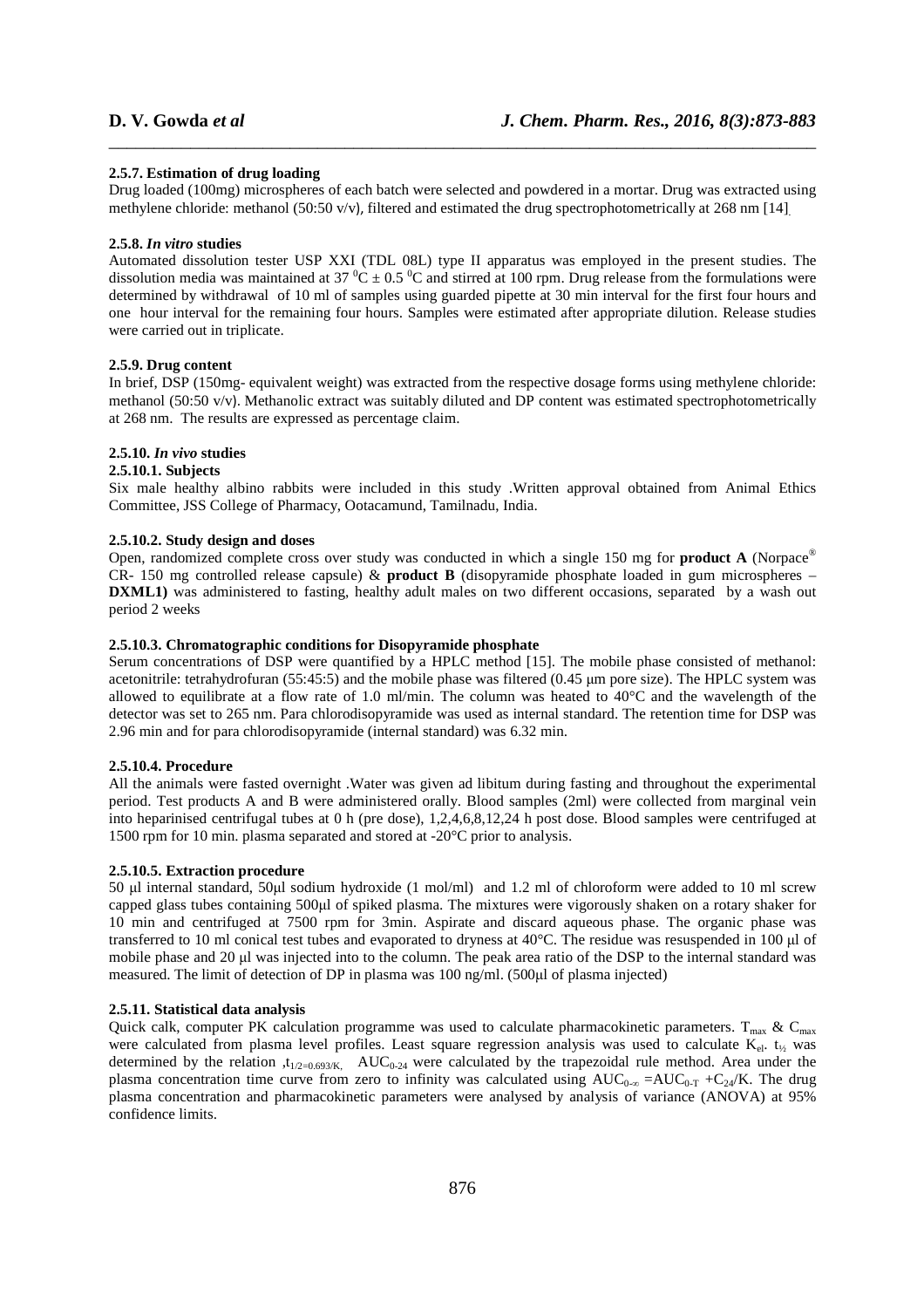#### **2.5.12. Stability studies**

Effect of ageing on drug release studies were carried out for the selected batches of the formulation were stored at 25  $^0C$  and RH 60% at dessicator for a period of 8 weeks. 100 mg of each batch formulations were taken on 1<sup>st</sup>, 2<sup>nd</sup>, 4<sup>th</sup>, 8<sup>th</sup> week and were subjected to drug content evaluation. Studies were carried out in triplicate.

\_\_\_\_\_\_\_\_\_\_\_\_\_\_\_\_\_\_\_\_\_\_\_\_\_\_\_\_\_\_\_\_\_\_\_\_\_\_\_\_\_\_\_\_\_\_\_\_\_\_\_\_\_\_\_\_\_\_\_\_\_\_\_\_\_\_\_\_\_\_\_\_\_\_\_\_\_\_

#### **3. Results and discussion**

Literature evidence confirms that natural gums exhibit acceptable properties and behaviour to design microspheres for release of the entrapped drug in the intestinal lumen [16]. Modified emulsification solvent evaporation method was optimized using natural gums and their modified forms to produce microspheres. DSP could be entrapped into gums (Xanthan gum, Guar gum & Locust bean gum) and their modified forms (Modified Guar gum & Modified Locust bean gum) are represented in Figure 1.



**Figure 1: Flow chart for the preparation of drug loaded microspheres** 

Formulations were designed with a set of process variables to prepare blank and drug loaded microspheres using gums by statistically designed method. Effects of different variables process were studied. It was observed that < 1%, w/v of XG and < 0.05 %, w/v of GG, MGG, LBG & MLBG failed to produces spherical microspheres. If the drug ratio was  $>1\%$  w/w, the physical appearance of the microsphere alters, which produces aggregates and causes surface accumulation of drug crystals on the surface of microspheres. This leads to burst release of drug during dissolution and was confirmed by SEM photographs. Stirring speed and stirring time affects the average size & recovery yield of microspheres [17]. Reproducible microspheres were developed by adopting optimum stirring speed of 1800 rpm and stirring time of 210 min.

During emulsification temperature of the both the phases was maintained at 50 °C. Resultant microspheres were spherical and free from surface irregularities except for some wrinkles confirmed by SEM photomicrographs [18]. In the present study 200 ml of oily phase was used to obtain better yield and to avoid the formation of irregular shaped microspheres. Reduction in the interfacial tension between the external oil phase and internal aqueous phase was achieved by optimum concentration (0.5% w/w) of Span 80 as surfactant. Span 80 with HLB value 4.3 was suitable to produce smaller droplet sizes of oil in aqueous phase leading to increased dispersion of drug in the gums blend. Smaller droplets provide greater surface area for rapid solvent evaporation and rapid hardening of the microspheres<sup>18</sup>. 0.5% w/v of glutaraldehyde was used as a cross linking agent. Rapid cross linking of the particles leads to decrease in the diffusion of the drug into the external phase [19].

It was found that 1.2 % w/v dichloromethane showed maximum loading (DXML1 22.98  $\pm$  0.32) of the drug in the microspheres. Loading of drug into gum microspheres were optimized using experimental conditions varying the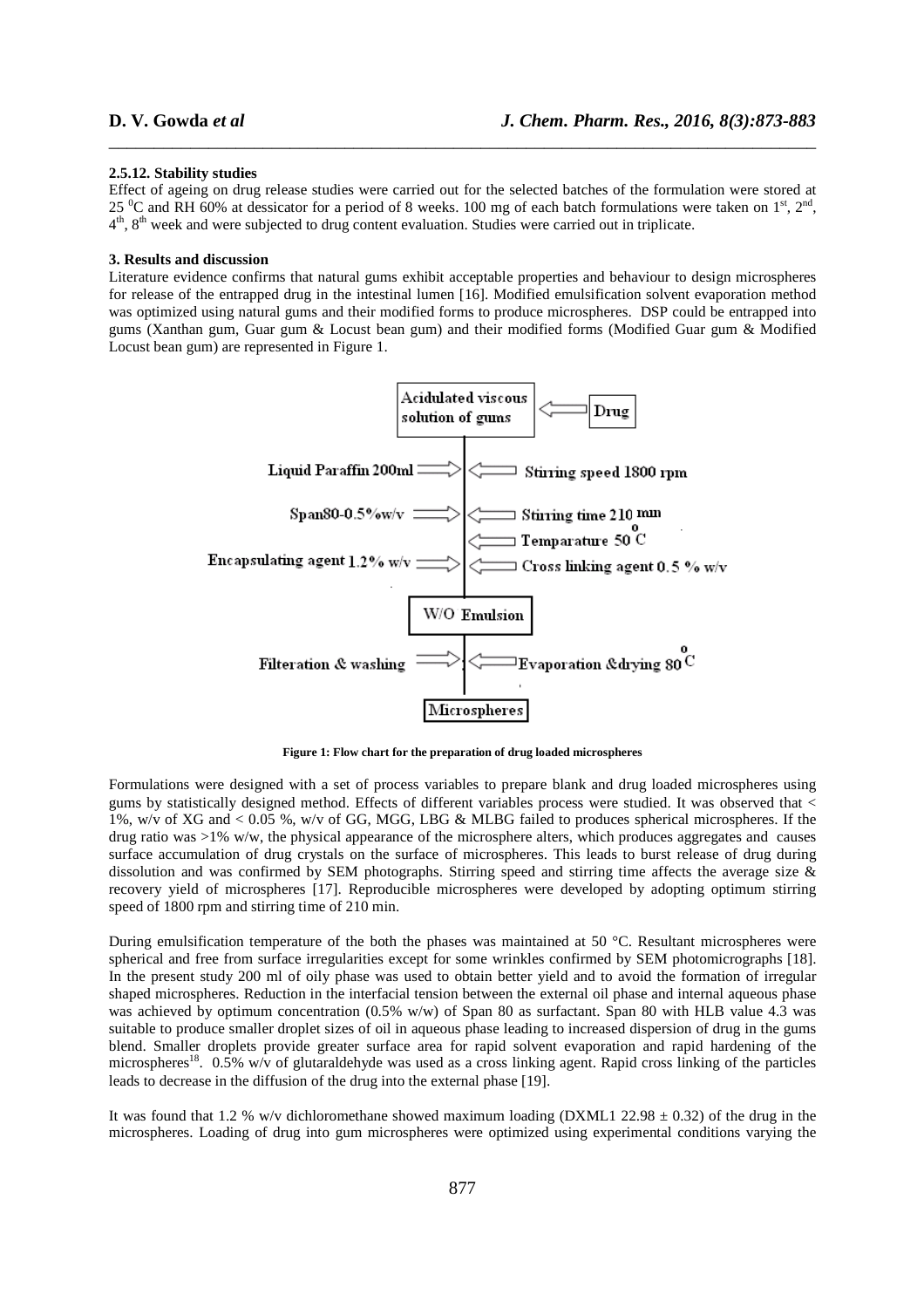drug: gum ratio and drug loading solvents. Process was optimized for highest loading of drug with 0.75% w/v of MLBG & 1.2% w/v of dichloromethane. During emulsion formation dichloromethane rapidly evaporates leaving the drug particles in the polymer matrix which might account for the higher loading efficiency. The higher loading of DSP onto microspheres may also be explained by fast solidification of the microspheres in the course of diffusion of solvent and also due to the high solubility of the drug in dichloromethane [20].

\_\_\_\_\_\_\_\_\_\_\_\_\_\_\_\_\_\_\_\_\_\_\_\_\_\_\_\_\_\_\_\_\_\_\_\_\_\_\_\_\_\_\_\_\_\_\_\_\_\_\_\_\_\_\_\_\_\_\_\_\_\_\_\_\_\_\_\_\_\_\_\_\_\_\_\_\_\_

### **3.1. Characterization of GG, MGG, LBG & MLBG**

The viscosity, swelling studies & water retention capacity of XG, GG, MGG, LBG & MLGB are presented in **Table 2**. From the results it was seen that GG possess maximum viscosity (GG> MGG > MLBG > LGB >XG). Swelling data revealed that the amount of gums and their modified forms played important roles in solvent transfer and increase in concentration of XG, GG, MGG, LBG & MLBG lead to increase in the degree of swelling. Upon exposure of XG, GG, MGG, LBG & MLBG to distilled water, carboxylic group becomes ionized causing repulsion between similar charges along with increase in osmotic pressure and swelling [21]. Water retention capacity of GG was found to be more than XG, MGG, LBG & MLBG. But MLBG showed more water retention capacity than LBG [22].

| Product                    | Viscosity <sup>*</sup> (CPS) | Swelling Index $^*(\%)$ | Water retention capacity" (ml) |
|----------------------------|------------------------------|-------------------------|--------------------------------|
| XG                         | $1423 \pm 16$                | $25.87 \pm 3$           | $18.03 \pm 3.02$               |
| GG                         | $4392 + 14$                  | $25.98 \pm 3$           | $26.12 + 3.01$                 |
| MGG                        | $1603 \pm 23$                | $24.92 + 2$             | $20.32 \pm 2.09$               |
| LBG                        | $1475 \pm 02$                | $24.88 \pm 2$           | $18.12 \pm 1.09$               |
| <b>MLBG</b>                | $1562 \pm 03$                | $24.74 + 1$             | $19.12 \pm 3.33$               |
| Standard deviation $n = 3$ |                              |                         |                                |

**Table 2: Viscosity, swelling studies & water retention capacity of X, G, MG, L & ML** 

The particle size of microspheres was influenced by the concentration of gums, stirring speed stirring time and ratio of cross linker used. Increased polymer concentration resulted in increased particle size. Increased viscosity leads to bigger sized microspheres during solidification. It was observed that mean particle size of the microsphere ranged between 314µm to 456 µm. Formulations DXG3 (456 µm) & PXG 3 (452 µm), had the largest size when compared to the other formulation DXL1 (314 µm) & PXL1 (319 µm). High viscosity of the internal phase, develops higher resistance to the shearing of emulsion, thereby increasing the size of the microspheres. But particles sizes decreased with an increase in extent of cross linker. During cross linking, the polymeric networking might undergo a rapid shrinkage leading to formation of smaller and rigid matrix at higher cross linking densities. Similar observations were reported in literature **[**23].

# **3.1.1. Micromeritic properties**

It is essential that microspheres should exhibit good micromeritic properties for easy formulation as single unit dosage forms like capsule or tablet. The values of  $\theta^0$  (23.25<sup>0</sup> to 24.88) Carr's index (10.12 % to14.55%) and Tapped density (0.3 to 0.5 g /cm<sup>3</sup>) for drug loaded microspheres were well within the limit, indicating that the prepared microspheres were free flowing in nature.

# **3.1.2. SEM and Sphericity**

Prepared microspheres were spherical, with smooth surface and minute pores on the wall of microspheres that might be attributed to rapid diffusion of the solvent from the walls of the microspheres during drying. This is confirmed from SEM photo micrographs presented in **Figure 2(a)**. Inward dents and shrinkage were observed due to the collapse of the wall of the microspheres  $[2(b)]$  when the microspheres were dried at temperatures more than 80 <sup>o</sup>C. Later surface cracks were observed [**2(c)]** on the outer wall of the microspheres [24]. Microspheres sphericity was confirmed from obtained Aspect ratios & Two dimensional shape factors with values nearer to 1. Feret diameter (FD) was found be in the range 318 µm to 461µm for DP loaded microspheres. A similar sphericity factor calculated for lactose monohydrate microspheres was reported by Fridrun Podczeck [25].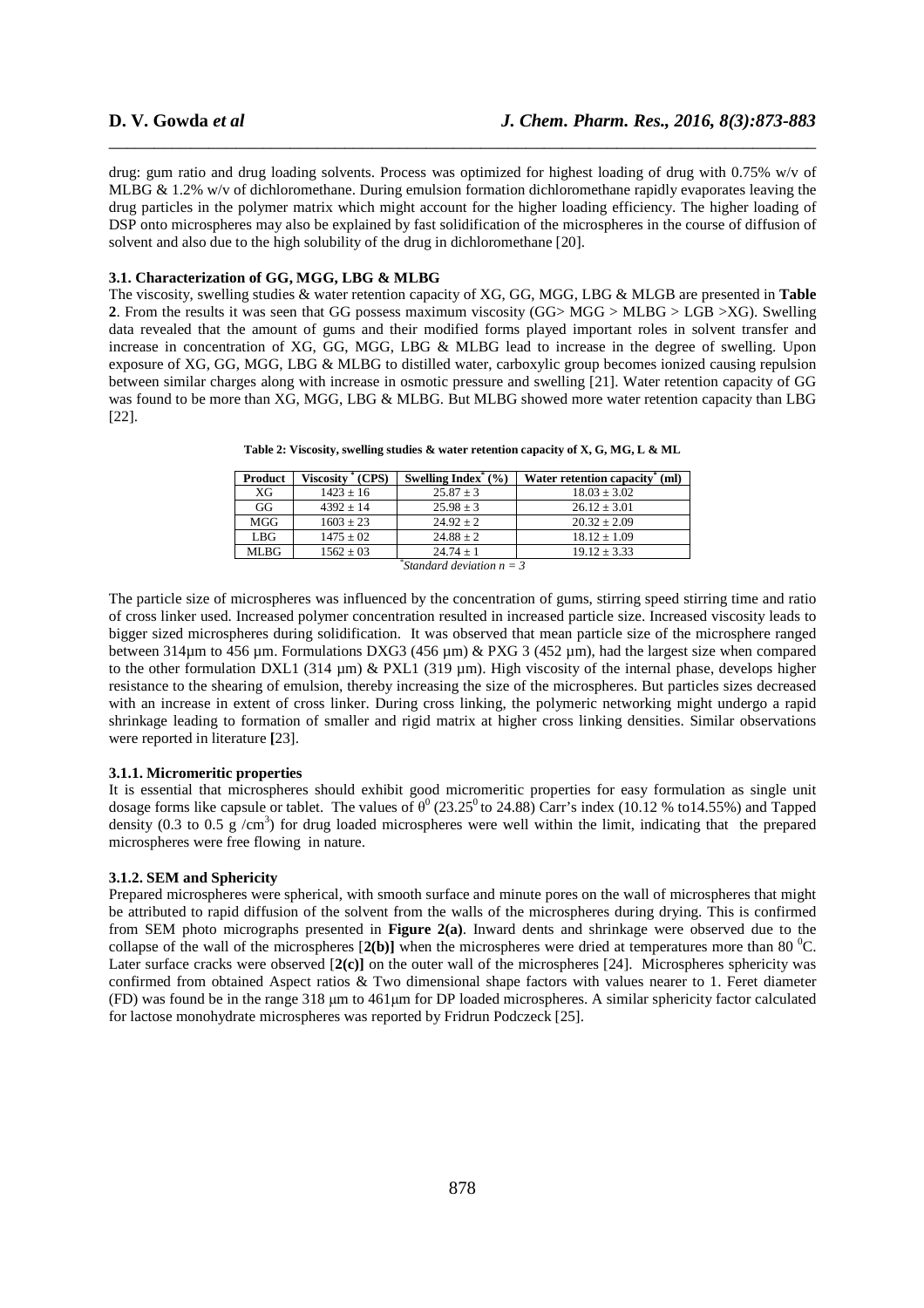

\_\_\_\_\_\_\_\_\_\_\_\_\_\_\_\_\_\_\_\_\_\_\_\_\_\_\_\_\_\_\_\_\_\_\_\_\_\_\_\_\_\_\_\_\_\_\_\_\_\_\_\_\_\_\_\_\_\_\_\_\_\_\_\_\_\_\_\_\_\_\_\_\_\_\_\_\_\_

**Figure 2: SEM images showing 2(a) Spherical nature with minute pores, 2(b) Surface dents & shrinkage, 2(c) Cracks on the wall of the microspheres (DXML1)** 

### **3.1.3. DSC Studies**

 DSC studies were carried out on XG, GG, MG, LBG, MLBG, pure drug DSP and drug loaded microspheres (DXML1) presented in **Figure 3**. Pure drug DSP and formulation DXML1 exhibits a sharp endothermic peaks at 213.68 $\degree$  C & 213.32 $\degree$  C, respectively This indicates that the drug DP was distributed in the microspheres without any chemical change [26].



**Figure 3: DSC thermograms of DSP, XG, GG, MGG, MLBG and DXML1** 

# **3.1.4. FT–IR Studies**

FT-IR Spectra obtained for DSP and drug loaded microspheres (DXML1) are presented in Figure 4. IR spectra of Pure drug at 3479.7 cm<sup>-1</sup> due to amide Stretching,  $3294.53$  cm<sup>-1</sup> due to N-H stretching,  $1643.41$  cm<sup>-1</sup> due to Amide  $C = O$  and NH<sub>2</sub> stretching, 1598.23 cm<sup>-1</sup> due to Benzene & Pyrimidine ring vibration and 945.43 cm<sup>-1</sup> due to H<sub>2</sub>PO<sub>4</sub> stretching observed were same as that of drug loaded microspheres(DXML1). From the FTIR spectra it was observed that characteristic bands of pure drug DP were not altered after successful encapsulation without any change in their position, indicating absence of chemical interaction between the drug DP and used GG, MGG, LBG <sup>15.00</sup><br> **Heat**<br>
<sup>10.00</sup><br>
<sup>15.00</sup><br>
<sup>15.00</sup><br>
<br> **3.1.4. FT-IR Studies**<br>
FT-IR Spectra obtained<br>
Pure drug at 3479.7 cm<sup>-1</sup><br>
C = O and NH<sub>2</sub> stretchir<br>
stretching observed we<br>
observed that characteri<br>
change in their positio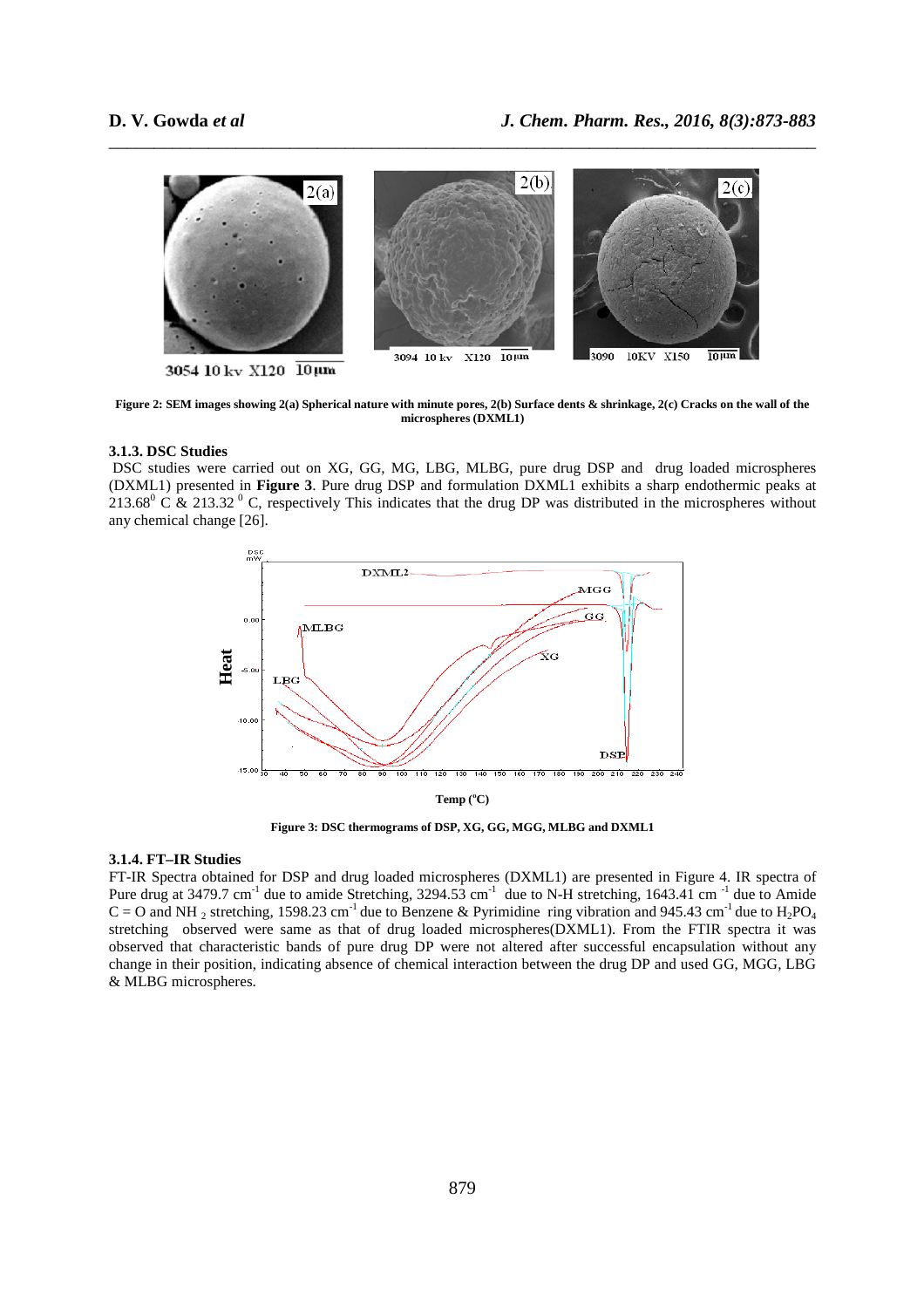

\_\_\_\_\_\_\_\_\_\_\_\_\_\_\_\_\_\_\_\_\_\_\_\_\_\_\_\_\_\_\_\_\_\_\_\_\_\_\_\_\_\_\_\_\_\_\_\_\_\_\_\_\_\_\_\_\_\_\_\_\_\_\_\_\_\_\_\_\_\_\_\_\_\_\_\_\_\_

**Figure 4: FT-IR spectra of Pure DP, DXML1, X, G, MG, L and ML** 

# **3.1.5 Drug Loading**

The percent of drug loading in the DSP loaded formulations were in the range of 20.17 % to 22.98 % as shown in the **Table 3**. Modified locust bean gum (DXML1) microspheres exhibits slightly higher (%) drug loading (22.98  $\pm$ 0.32) and (%) encapsulation efficiency than other gum microspheres [27].

| <b>Formulation</b> | Loading $(\% )$<br>Mean $\pm$ SD <sup>*</sup> | <b>Encapsulation Efficiency (%)</b><br>Mean $\pm$ SD <sup>*</sup> |
|--------------------|-----------------------------------------------|-------------------------------------------------------------------|
| DXG1               | $20.87 \pm 0.26$                              | $81.89 \pm 1.32$                                                  |
| DXG <sub>2</sub>   | $21.13 + 0.27$                                | $82.83 + 1.30$                                                    |
| DXG3               | $21.67 \pm 0.43$                              | $83.19 \pm 1.40$                                                  |
| DXMG1              | $20.98 + 0.19$                                | $86.02 + 1.08$                                                    |
| DXMG <sub>2</sub>  | $21.43 + 0.41$                                | $87.68 \pm 1.50$                                                  |
| DXMG3              | $22.20 + 0.28$                                | $88.16 + 1.61$                                                    |
| <b>DXLI</b>        | $20.17 \pm 0.32$                              | $84.39 \pm 1.13$                                                  |
| DXL <sub>2</sub>   | $20.32 + 0.13$                                | $85.06 + 1.04$                                                    |
| DXL <sub>3</sub>   | $20.65 + 0.43$                                | $85.68 \pm 1.03$                                                  |
| <b>DXMLI</b>       | $22.98 + 0.32$                                | $89.51 + 0.97$                                                    |
| DXML <sub>2</sub>  | $22.22 \pm 0.17$                              | $90.23 \pm 1.21$                                                  |
| DXML3              | $22.56 \pm 0.26$                              | $89.12 + 0.96$                                                    |
|                    |                                               | Standard deviation $n = 3$                                        |

**Table 3: Drug loading properties of DSP loaded microspheres** 

# **3.2.** *In Vitro* **Drug Release**

*In vitro* dissolution time profile studies were carried out for DSP loaded microspheres and for Norpace® CR- 150 capsule. Drug was released from microspheres in a biphasic manner consisting of initial burst release stage followed by a slow release. At the end of  $12<sup>th</sup>$  h, drug released from Norpace® CR- 150 capsule and formulation DXML1 96.5% and 92.3, respectively. Drug loaded MLBG microspheres were easily dispersed to provide more surface area during dissolution which resulted in rapid drug release. Drug release from guar gum microspheres was slow due to higher viscosity which failed to disperse formed agglomerates of drug and carrier particles during dissolution. This typical drug release behavior was commonly observed in diffusion controlled drug delivery systems [27]. A considerable drug release retarding potential from microspheres may be attributed to the combined effect of both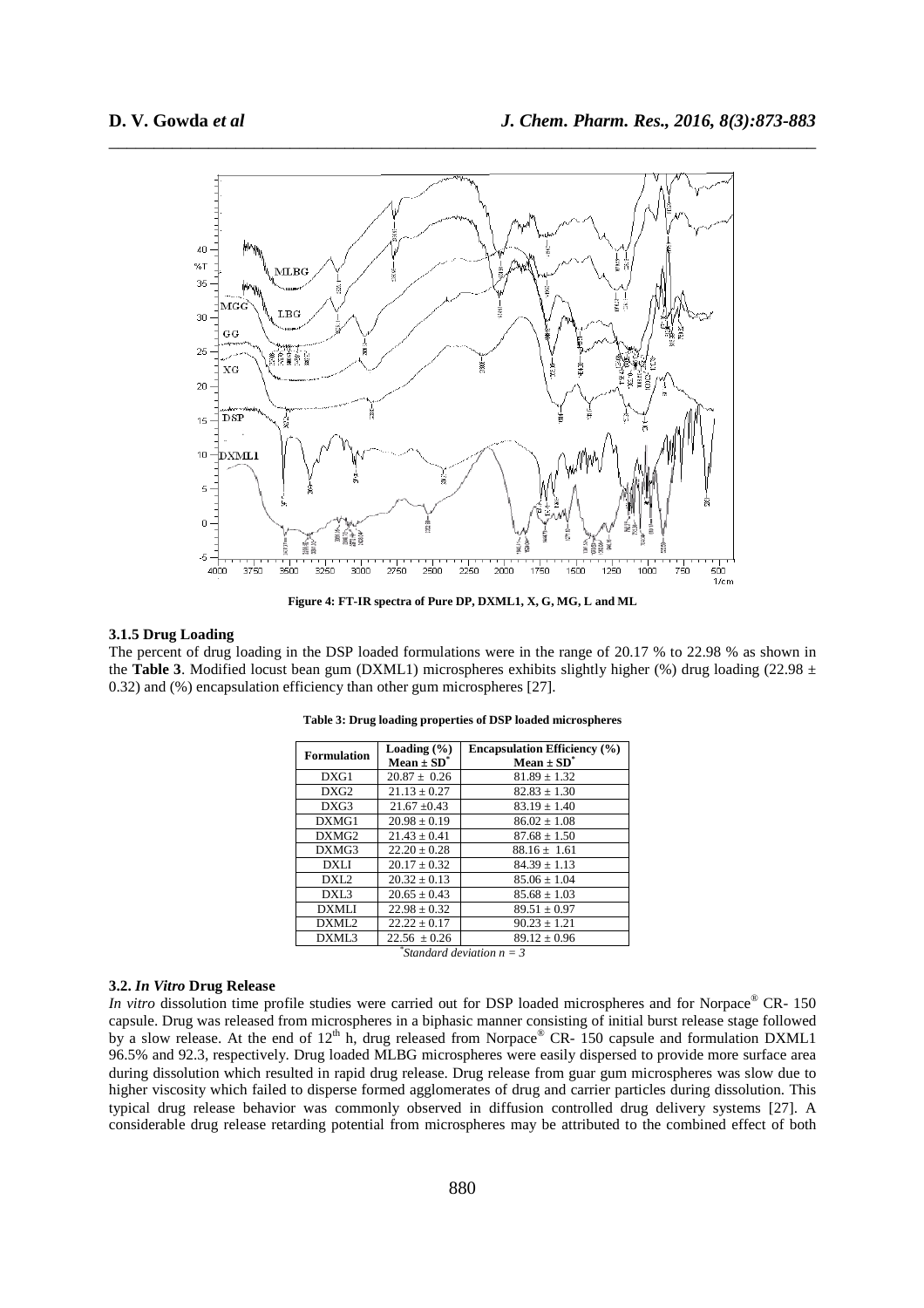gum and glutaraldehyde concentration [28]. Exhaustion of drug from microspheres occurred in about 14 to 16 h as obtained by extrapolation of the kinetics results. The drug release performance was greatly affected by the materials used in the microencapsulation process.

\_\_\_\_\_\_\_\_\_\_\_\_\_\_\_\_\_\_\_\_\_\_\_\_\_\_\_\_\_\_\_\_\_\_\_\_\_\_\_\_\_\_\_\_\_\_\_\_\_\_\_\_\_\_\_\_\_\_\_\_\_\_\_\_\_\_\_\_\_\_\_\_\_\_\_\_\_\_

#### **3.3. Drug content**

Drug content studies were carried out for Norpace® CR- 150 mg capsule (Product A) & DP loaded in MLBG microspheres (DXML1 - Product B) presented in Table 4. From the results it may be inferred that the drug content was uniform in both the products and complies with USP specification [29].

| <b>Formulation</b> | Average drug content<br>mean $\pm$ SD <sup>*</sup> | Percent drug content<br>mean $\pm$ SD <sup>*</sup> | Percent label claim<br><b>USP Limit</b> |
|--------------------|----------------------------------------------------|----------------------------------------------------|-----------------------------------------|
| Product - A        | $149.78 + 0.32$                                    | $99.67 + 0.28$                                     | 90.0 % to 110.0%                        |
| $Product - B$      | $149.56 \pm 0.42$                                  | $99.70 + 0.43$                                     | 90.0 % to 110.0%                        |
|                    |                                                    |                                                    |                                         |

| Table 4: Drug content data of product A & B |  |  |  |
|---------------------------------------------|--|--|--|
|---------------------------------------------|--|--|--|

*\* Standard deviation n = 3 Product A - Norpace® CR- 150 mg capsule, Product B – DSP loaded in MLBG*

#### *3.4. In vivo* **Studies**

Recovery of the DSP from the plasma was calculated by comparison of peak height ratio after direct injection of DSP and internal standard to the peak height of the same concentrations of the analytes extracted from plasma. In both the cases the absolute DSP recovery from plasma was over 90%. The extraction solvent selected in this investigation gave higher recoveries and cleaner extracts than other solvents tested. Plasma spiked with 500 ng/ml of DSP, the retention time for DSP was 2.96 min. Sensitivity of HPLC assay qualitative confirmation of the purity of DSP peak was obtained. Assay was shown to be sensitive; capable of reliably detecting DSP concentrations in plasma as low as 100 ng/ml. It was observed that when the sample solvent was injected at a stronger concentration than mobile phase, column life gets shortened.

*In vivo* studies were carried out on adult albino rabbits for **Product A** (Norpace® CR- 150 mg capsule) & **Product B** (DXML1- best product), both containing equivalent amount of 150 mg of DSP. Calculated pharmacokinetic parameters of Product A & Product B presented in Table 5 & mean plasma concentration as a function of time as shown in **Figure 5**. After oral administration, mean C<sub>max</sub> value observed for Product A was 2423  $\pm$  18.67 ng/ml & Product B was  $2319 \pm 18.24$  ng/ml. Differences in the C<sub>max</sub> values obtained for Product A & Product B were statistically insignificant and  $C_{\text{max}}$  for both the products was found to be well within the therapeutic limit (500 – 4500 ng/ml) [18] .

| <b>Parameters</b> | Product A<br>mean $\pm$ SD <sup>*</sup>    | <b>Product B</b><br>mean $\pm$ SD <sup>*</sup> | P      |
|-------------------|--------------------------------------------|------------------------------------------------|--------|
| $C_{\text{max}}$  | $2423.67 \pm 18.67$ ng/ml                  | $2319 \pm 18.24$ ng/ml                         | > 0.05 |
| $T_{\rm max}$     | $3.53 \pm 0.01$ h                          | $4.11 \pm 0.01$ h                              | > 0.05 |
| $t_{1/2}$         | $6.28 \pm 0.22 h^{-1}$                     | $7.40 \pm 0.08h^{-1}$                          | > 0.05 |
| AUC $_{0-24}$     | $29713.67 \pm 18.67$ ng/ml h <sup>-1</sup> | $28480.67 \pm 26.37$ ng/ml h <sup>-1</sup>     | > 0.05 |
| AUC $_{0-\infty}$ | $32434 \pm 385.25$ ng/ml h <sup>-1</sup>   | $30310 \pm 94.78$ ng/ml h <sup>-1</sup>        | > 0.05 |
| $K_{a}$           | $0.3859 \pm 0.001 \text{ h}^{-1}$          | $0.3783 \pm 0.002$ h <sup>-1</sup>             | > 0.05 |
| $K_{el}$          | $0.265 \pm 0.026$ h <sup>-1</sup>          | $0.213 \pm 0.009$ h <sup>-1</sup>              | > 0.05 |

**Table 5: Mean pharmacokinetic parameters of Products A & B** 

*\* Standard deviation n = 3 Product A - Norpace® CR- 150 mg capsule, Product B – DSP loaded in MLBG*

T<sub>max</sub> of Product B was little higher as compared Product A, but no statistical significance differences between two products was observed. The calculated mean t<sub>1/2</sub> values for Product A and Product B was observed 6.28  $\pm$  0.22 h<sup>-1</sup> and  $7.40 \pm 0.08$  h<sup>-1</sup>, respectively and no statistical significance differences were observed between both the products. The difference between the values Ka & K<sub>el</sub> for Product A & Product B was not statistically significant. Mean AUC  $_{0-24}$  values for Product A & Product B were 29713.67  $\pm$  18.67 ng/ml h<sup>-1</sup> and 28480.67  $\pm$  26.37 ng/ml h<sup>-1</sup> respectively. The slower in vitro release of DP from both the products might be responsible for the decreased AUC values. Product B exhibited a smaller and non significant reduction in the AUC values confirmed by statistical analysis. The average value of the individual and mean AUC  $_{0.24}$  ratio at 95% confidence limit is within acceptable limits, indicating that the both the products are bioequivalent. Individual and mean AUC  $_{0-24}$  ratios (B/A), which reflects the relative extent of absorption of product B, compared to the product A is presented in **Table 6**.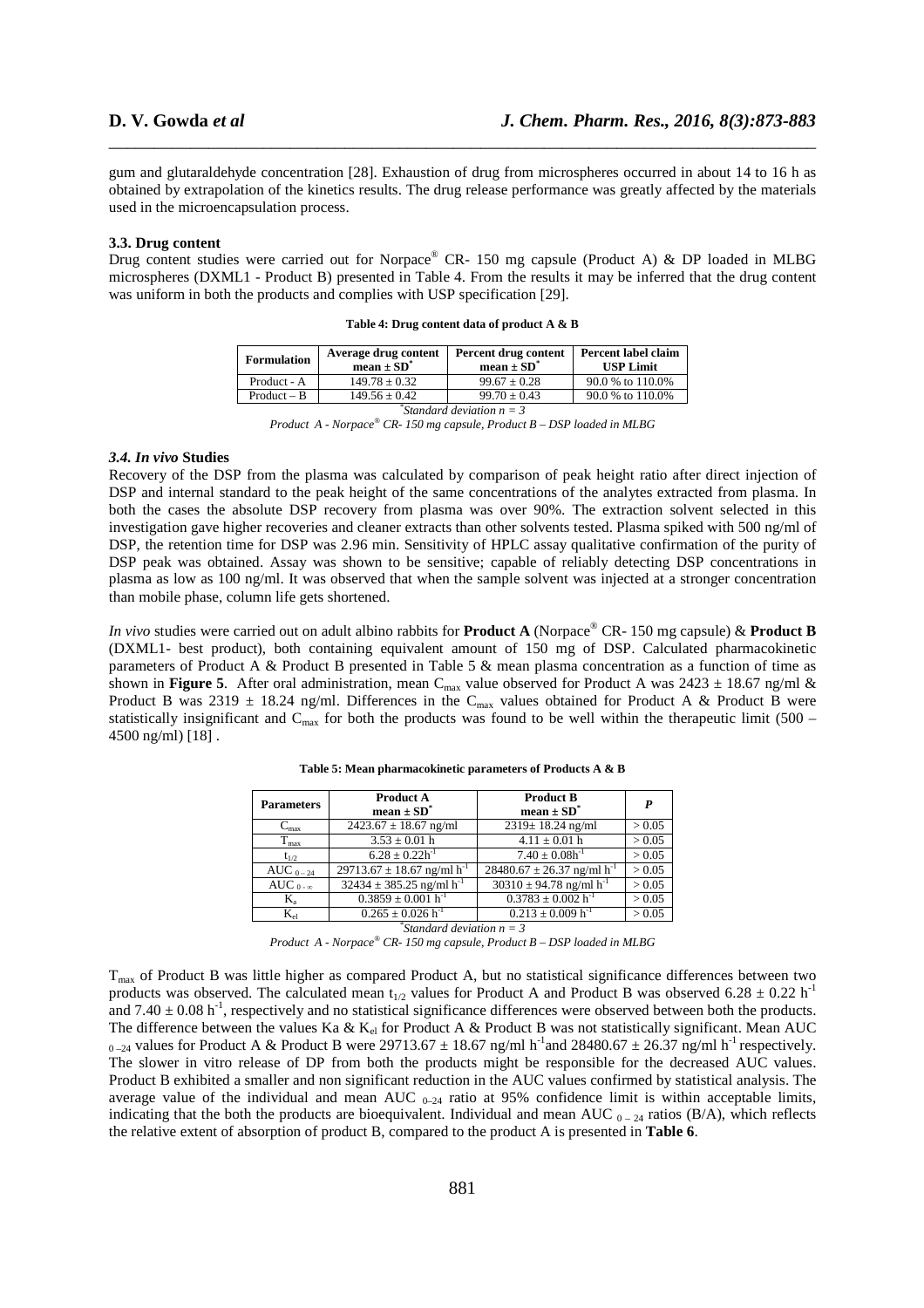

**Figure 5: Mean plasma concentrations time profiles of DSP from Products A & B**  *Product A–Norpace® CR 150, Product B – DXML1 ( DSP loaded in MLBG)* 

| <b>Subjects</b> | $AUC_{0-24}$ |
|-----------------|--------------|
| A۱              | 1.04         |
| A <sub>2</sub>  | 1.04         |
| Aз              | 1.05         |
| $B_1$           | 0.96         |
| B <sub>2</sub>  | 0.96         |
| B2              | 0.96         |

*Mean 1.0017± 0.041, at 95 % confidence limit = 0.96 to 1.04* 

The average values of this ratio (1.0017%  $\pm$  0.041) as well as the 95 % confidence limits (0.96 to 1.04) are within acceptable limits for bioequivalent products [30]. On the basis of FDA requirements [31] the two products, Norpace® CR- 150 mg capsule and formulation DXML1 can be considered bioequivalent.

# **CONCLUSION**

In the present work, locust bean gum was successfully modified. Results of DSC further confirmed the modification of LBG. The modified locust bean gum was used to prepare Disopyramide Phosphate loaded microspheres which exhibited controlled release of the hydrophilic drug. *In vitro* release study showed that at the end of 12<sup>th</sup> h, drug released from Norpace® CR- 150 capsule and formulation DXML1 was found to be 96.5% and 92.3% respectively. *In vivo* studies revealed that the Norpace® CR- 150 capsule and formulation DXML1 showed similarity in plasma drug concentration time profiles and *in vivo* equivalent behavior.

#### **REFERENCES**

[1] Varshosaz J, Tavakoli N, Eram SA. *Drug Del* **2006**; 13:113-119.

[2] Mayer PR. Controlled drug delivery; Challenges and strategies. Washington DC; American Chemical Society; **1997**.p.16 -25.

[3] Malafaya PB, Silva GA, Reis RL. *Adv Drug Del Rev* **2007**; 59:207-233.

[4] Robinson Joseph R, Lee Vincent HL. Controlled drug delivery; Fundamentals and applications. New York: Marecl Dekker; **1987**. p. 3 – 18.

[5] Durso D. F. Handbook of Water Soluble Gums and Resins. New York, NY: McGraw Hill, Kingsport press; **1980**.p.12.